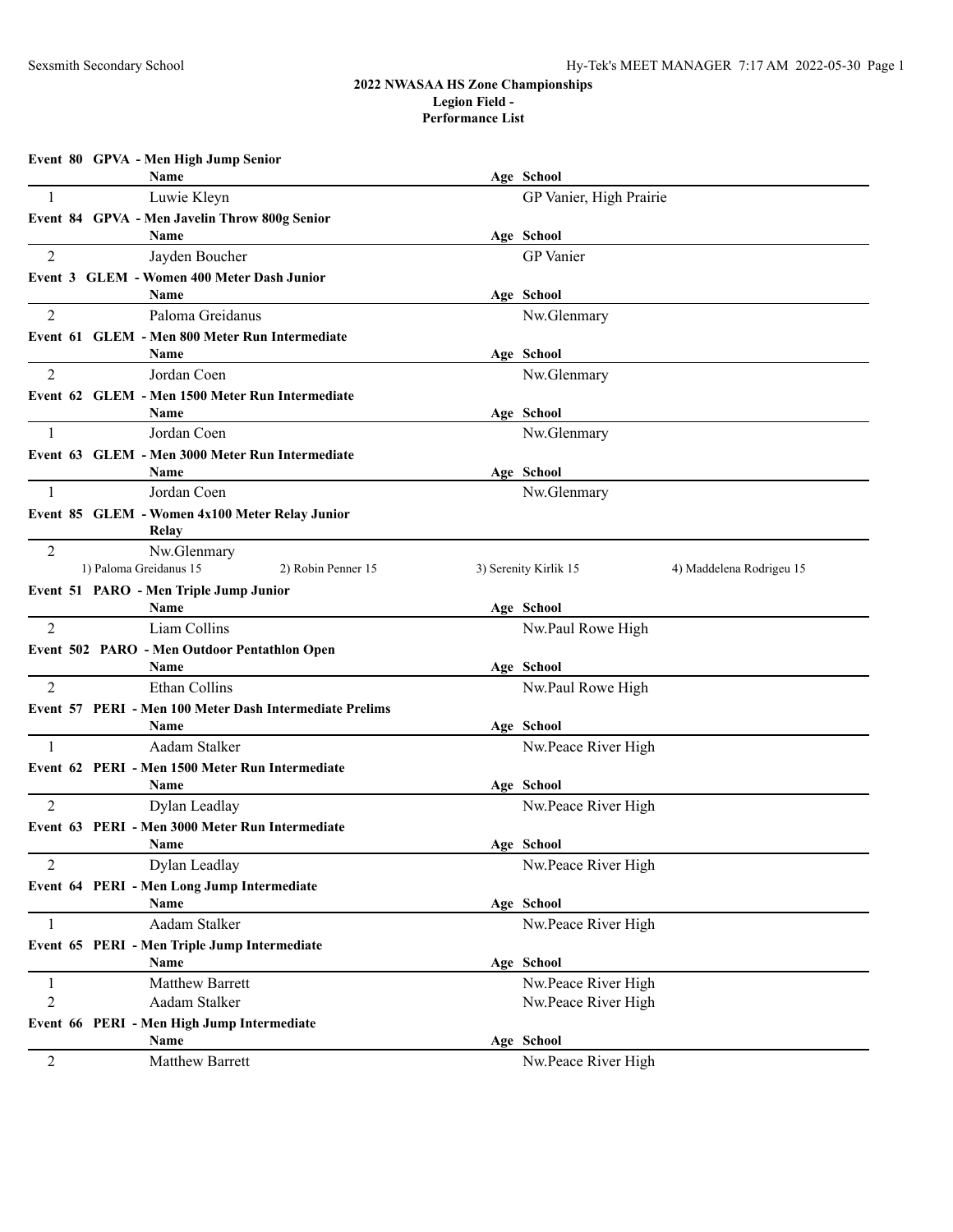|                | Event 69 PERI - Men Discus Throw 1.5 kg Intermediate        |                                                    |
|----------------|-------------------------------------------------------------|----------------------------------------------------|
|                | Name                                                        | Age School                                         |
| $\mathbf{1}$   | Matthew Barrett                                             | Nw.Peace River High                                |
|                | Event 70 PERI - Men Javelin Throw 700g Intermediate<br>Name | Age School                                         |
| $\overline{1}$ | <b>Matthew Barrett</b>                                      | Nw.Peace River High                                |
|                | Event 85 PERI - Women 4x100 Meter Relay Junior<br>Relay     |                                                    |
| -1             | Nw.Peace River High                                         |                                                    |
|                | Event 58 BERE - Men 200 Meter Dash Intermediate             |                                                    |
|                | Name                                                        | Age School                                         |
| $\mathbf{1}$   | Peyton Mecham                                               | Nw:Beaverlodge Regional, Beaverlodge               |
|                | Event 59 BERE - Men 400 Meter Dash Intermediate             |                                                    |
|                | Name                                                        | Age School                                         |
| 1              | Peyton Mecham                                               | Nw:Beaverlodge Regional, Beaverlodge               |
| $\overline{2}$ | Deizel Leet                                                 | Nw:Beaverlodge Regional, Beaverlodge               |
|                | Event 69 BERE - Men Discus Throw 1.5 kg Intermediate        |                                                    |
| 2              | Name<br>Deizel Leet                                         | Age School<br>Nw:Beaverlodge Regional, Beaverlodge |
|                |                                                             |                                                    |
|                | Event 17 CHSP - Women 400 Meter Dash Intermediate<br>Name   | Age School                                         |
| $\overline{2}$ | Indira Germain                                              | Nw:Charles Spencer, Grande Prairie                 |
|                | Event 48 CHSP - Men 1500 Meter Run Junior                   |                                                    |
|                | Name                                                        | Age School                                         |
| $\overline{1}$ | Aiden Armstrong                                             | Nw:Charles Spencer, Grande Prairie                 |
|                | Event 49 CHSP - Men 3000 Meter Run Junior                   |                                                    |
|                | Name                                                        | Age School                                         |
| 1              | Aiden Armstrong                                             | Nw:Charles Spencer, Grande Prairie                 |
|                | Event 1 EWPR - Women 100 Meter Dash Junior Prelims          |                                                    |
| $\mathbf{1}$   | Name<br>Kelly Cox                                           | Age School<br>Nw:Ew Pratt High, High Prairie       |
|                | Event 5 EWPR - Women 800 Meter Run Junior                   |                                                    |
|                | Name                                                        | Age School                                         |
| 2              | Jessica Whalen                                              | Nw:Ew Pratt High, High Prairie                     |
|                | Event 6 EWPR - Women 1500 Meter Run Junior                  |                                                    |
|                | <b>Name</b>                                                 | Age School                                         |
| 2              | Mischa Deering                                              | Nw:Ew Pratt High, High Prairie                     |
|                | Event 8 EWPR - Women Long Jump Junior                       |                                                    |
|                | Name                                                        | Age School                                         |
| $\mathbf{1}$   | Kelly Cox                                                   | Nw:Ew Pratt High, High Prairie                     |
| $\overline{2}$ | Jessica Whalen                                              | Nw:Ew Pratt High, High Prairie                     |
|                | Event 9 EWPR - Women Triple Jump Junior                     |                                                    |
|                | Name                                                        | Age School                                         |
| $\mathbf{1}$   | Kelly Cox                                                   | Nw:Ew Pratt High, High Prairie                     |
|                | Event 10 EWPR - Women High Jump Junior                      | Age School                                         |
| 1              | Name<br>Kelly Cox                                           | Nw:Ew Pratt High, High Prairie                     |
|                |                                                             |                                                    |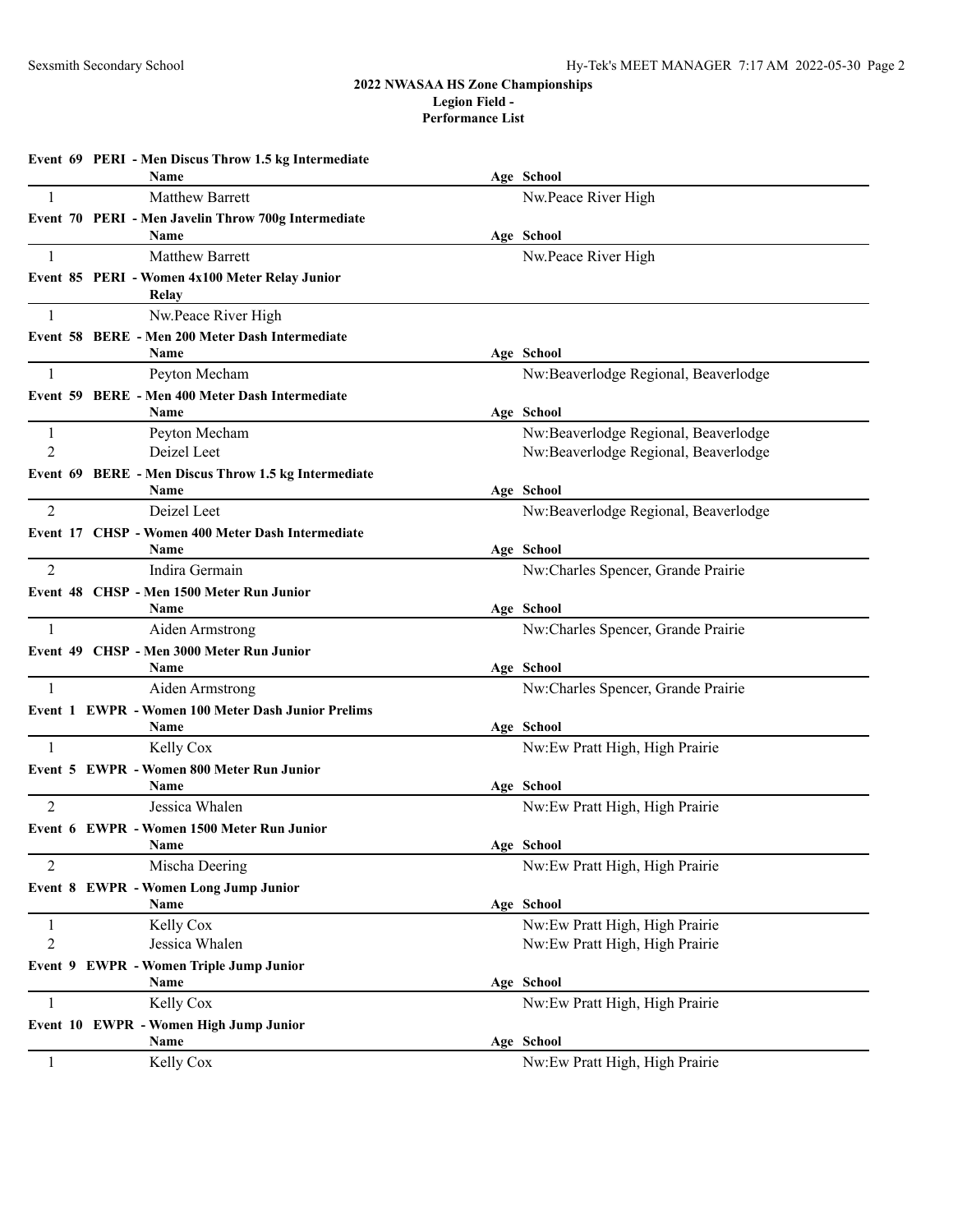|                     | Event 15 EWPR - Women 100 Meter Dash Intermediate Prelims<br>Name | Age School                                                       |  |
|---------------------|-------------------------------------------------------------------|------------------------------------------------------------------|--|
| $\overline{2}$      | Jessica Gordon                                                    | Nw:Ew Pratt High, High Prairie                                   |  |
|                     | Event 16 EWPR - Women 200 Meter Dash Intermediate                 |                                                                  |  |
|                     | Name                                                              | Age School                                                       |  |
| -1                  | Jessica Gordon                                                    | Nw:Ew Pratt High, High Prairie                                   |  |
|                     | Event 19 EWPR - Women 800 Meter Run Intermediate                  |                                                                  |  |
|                     | Name                                                              | Age School                                                       |  |
| 2                   | Heidi Porisky                                                     | Nw:Ew Pratt High, High Prairie                                   |  |
|                     | Event 22 EWPR - Women Long Jump Intermediate                      |                                                                  |  |
|                     | Name                                                              | Age School                                                       |  |
| $\mathbf{1}$        | Jessica Gordon                                                    | Nw:Ew Pratt High, High Prairie                                   |  |
|                     | Event 23 EWPR - Women Triple Jump Intermediate<br>Name            | Age School                                                       |  |
| -1                  | Heidi Porisky                                                     | Nw:Ew Pratt High, High Prairie                                   |  |
| 2                   | Elle Macintosh                                                    | Nw:Ew Pratt High, High Prairie                                   |  |
|                     | Event 26 EWPR - Women Shot Put 3 kg Intermediate                  |                                                                  |  |
|                     | Name                                                              | Age School                                                       |  |
| 1                   | <b>Brielle Kit</b>                                                | Nw:Ew Pratt High, High Prairie                                   |  |
| 2                   | Elle Macintosh                                                    | Nw:Ew Pratt High, High Prairie                                   |  |
|                     | Event 27 EWPR - Women Discus Throw 1 kg Intermediate              |                                                                  |  |
|                     | Name                                                              | Age School                                                       |  |
| 1<br>$\overline{2}$ | Elle Macintosh<br>Heidi Porisky                                   | Nw:Ew Pratt High, High Prairie<br>Nw:Ew Pratt High, High Prairie |  |
|                     | Event 28 EWPR - Women Javelin Throw 500g Intermediate             |                                                                  |  |
|                     | Name                                                              | Age School                                                       |  |
| -1                  | Elle Macintosh                                                    | Nw:Ew Pratt High, High Prairie                                   |  |
|                     | <b>Event 29 EWPR - Women 100 Meter Dash Senior Prelims</b>        |                                                                  |  |
|                     | Name                                                              | Age School                                                       |  |
| $\overline{2}$      | Aira Dominguez                                                    | Nw:Ew Pratt High, High Prairie                                   |  |
|                     | Event 30 EWPR - Women 200 Meter Dash Senior                       |                                                                  |  |
|                     | <b>Name</b>                                                       | Age School                                                       |  |
| 1<br>2              | Abbie Cottingham<br>Ella Deering                                  | Nw:Ew Pratt High, High Prairie<br>Nw:Ew Pratt High, High Prairie |  |
|                     | Event 31 EWPR - Women 400 Meter Dash Senior                       |                                                                  |  |
|                     | Name                                                              | Age School                                                       |  |
| 1                   | Abbie Cottingham                                                  | Nw:Ew Pratt High, High Prairie                                   |  |
|                     | Event 32 EWPR - Women 80 Meter Hurdles 84cm 33" 8m Senior         |                                                                  |  |
|                     | Name                                                              | Age School                                                       |  |
| 2                   | Ella Deering                                                      | Nw:Ew Pratt High, High Prairie                                   |  |
|                     | Event 37 EWPR - Women Triple Jump Senior                          |                                                                  |  |
|                     | Name                                                              | Age School                                                       |  |
| 1                   | Aira Dominguez                                                    | Nw:Ew Pratt High, High Prairie                                   |  |
|                     | Event 38 EWPR - Women High Jump Senior<br>Name                    | Age School                                                       |  |
| $\overline{2}$      | Ella Deering                                                      | Nw:Ew Pratt High, High Prairie                                   |  |
|                     | Event 41 EWPR - Women Discus Throw 1 kg Senior                    |                                                                  |  |
|                     | Name                                                              | Age School                                                       |  |
| $\overline{2}$      | Abbie Cottingham                                                  | Nw:Ew Pratt High, High Prairie                                   |  |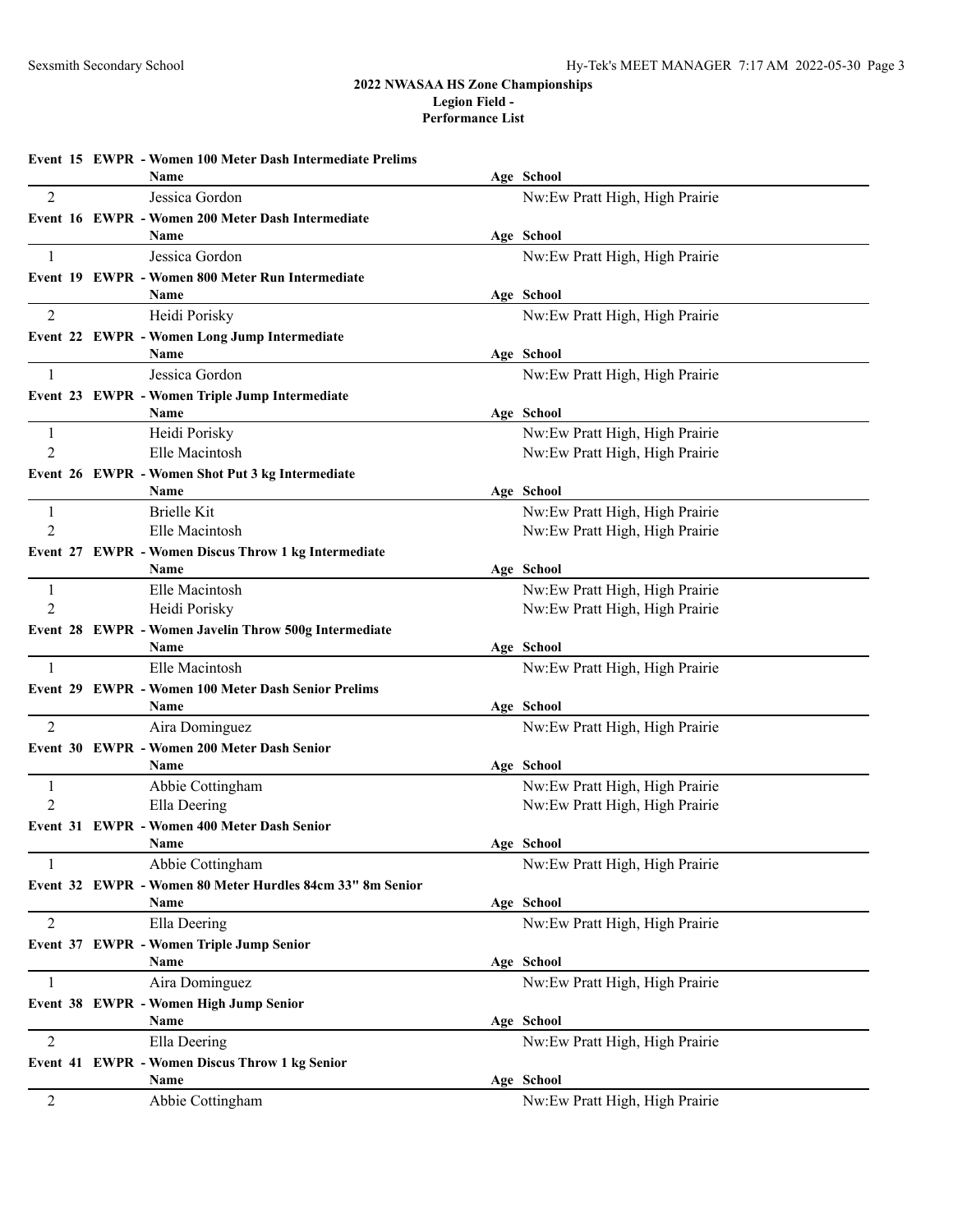**Event 47 EWPR - Men 800 Meter Run Junior Name Age School** 1 Nolen Jong Nolen Jong 2012 1 No. 2 No. 2 No. 2 No. 2 No. 2 No. 2 No. 2 No. 2 No. 2 No. 2 No. 2 No. 2 No. 2 No **Event 50 EWPR - Men Long Jump Junior Name Age School** 1 Franci Simogan Franci Simogan Nw:Ew Pratt High, High Prairie **Event 54 EWPR - Men Shot Put 5 kg Junior Name Age School** 1 Cameron Patenaude-Pederson Nw:Ew Pratt High, High Prairie **Event 55 EWPR - Men Discus Throw 1.5 kg Junior Name Age School** 2 Nolen Jong Nolen 1988 November 2 No. 2 No. 2 No. 2 No. 2 No. 2 No. 2 No. 2 No. 2 No. 2 No. 2 No. 2 No. 2 No. 2 No. 2 No. 2 No. 2 No. 2 No. 2 No. 2 No. 2 No. 2 No. 2 No. 2 No. 2 No. 2 No. 2 No. 2 No. 2 No. 2 No. 2 No. 2 N **Event 57 EWPR - Men 100 Meter Dash Intermediate Prelims Name Age School** 2 Rj Grievson Nw:Ew Pratt High, High Prairie **Event 60 EWPR - Men 100 Meter Hurdles 84cm33" 8.5 Intermediate Name Age School** 2 Carter Auger Carter Auger 2 Carter Auger 2 Carter August 2 Carter August 2 Carter August 2 Carter August 2 Carter August 2 Carter August 2 Carter August 2 Carter August 2 Carter August 2 Carter August 2 Carter August 2 C **Event 64 EWPR - Men Long Jump Intermediate Name Age School** 2 Rj Grievson Nw:Ew Pratt High, High Prairie **Event 66 EWPR - Men High Jump Intermediate Name Age School** 1 Rj Grievson Right Right Right Right Right Right Right Right Reserves and Right Right Right Right Right Right Right Right Right Right Right Right Right Right Right Right Right Right Right Right Right Right Right Right Rig **Event 68 EWPR - Men Shot Put 5 kg Intermediate Name Age School** 2 Carter Auger Carter Auger 2 Carter Auger 2 Carter August 2 Carter August 2 Carter August 2 Carter August 2 Carter August 2 Carter August 2 Carter August 2 Carter August 2 Carter August 2 Carter August 2 Carter August 2 C **Event 70 EWPR - Men Javelin Throw 700g Intermediate Name Age School** 2 Rj Grievson Nw:Ew Pratt High, High Prairie **Event 71 EWPR - Men 100 Meter Dash Senior Prelims Name Age School** 1 Mondi Lascuna 1 Mondi Lascuna 1 Mw:Ew Pratt High, High Prairie 2 Raiden Duchesneau Nw:Ew Pratt High, High Prairie **Event 72 EWPR - Men 200 Meter Dash Senior Name Age School** 1 Raiden Duchesneau Nw:Ew Pratt High, High Prairie 2 Mondi Lascuna 1996 Mondi Lascuna 1997 Mw:Ew Pratt High, High Prairie **Event 75 EWPR - Men 800 Meter Run Senior Name Age School** 1 Theron Mindel Nw:Ew Pratt High, High Prairie **Event 76 EWPR - Men 1500 Meter Run Senior Name Age School** 1 **1** Keenan Price **No. 2018 Network** Network Network Network Network Network Network Network Network Network Network Network Network Network Network Network Network Network Network Network Network Network Network Networ 2 Theron Mindel 1996 Theron Mindel 1996 Theron Mindel 1996 Nw:Ew Pratt High, High Prairie **Event 77 EWPR - Men 3000 Meter Run Senior Name Age School** 1 Theron Mindel 1 Theron Mindel 1 1 Nw:Ew Pratt High, High Prairie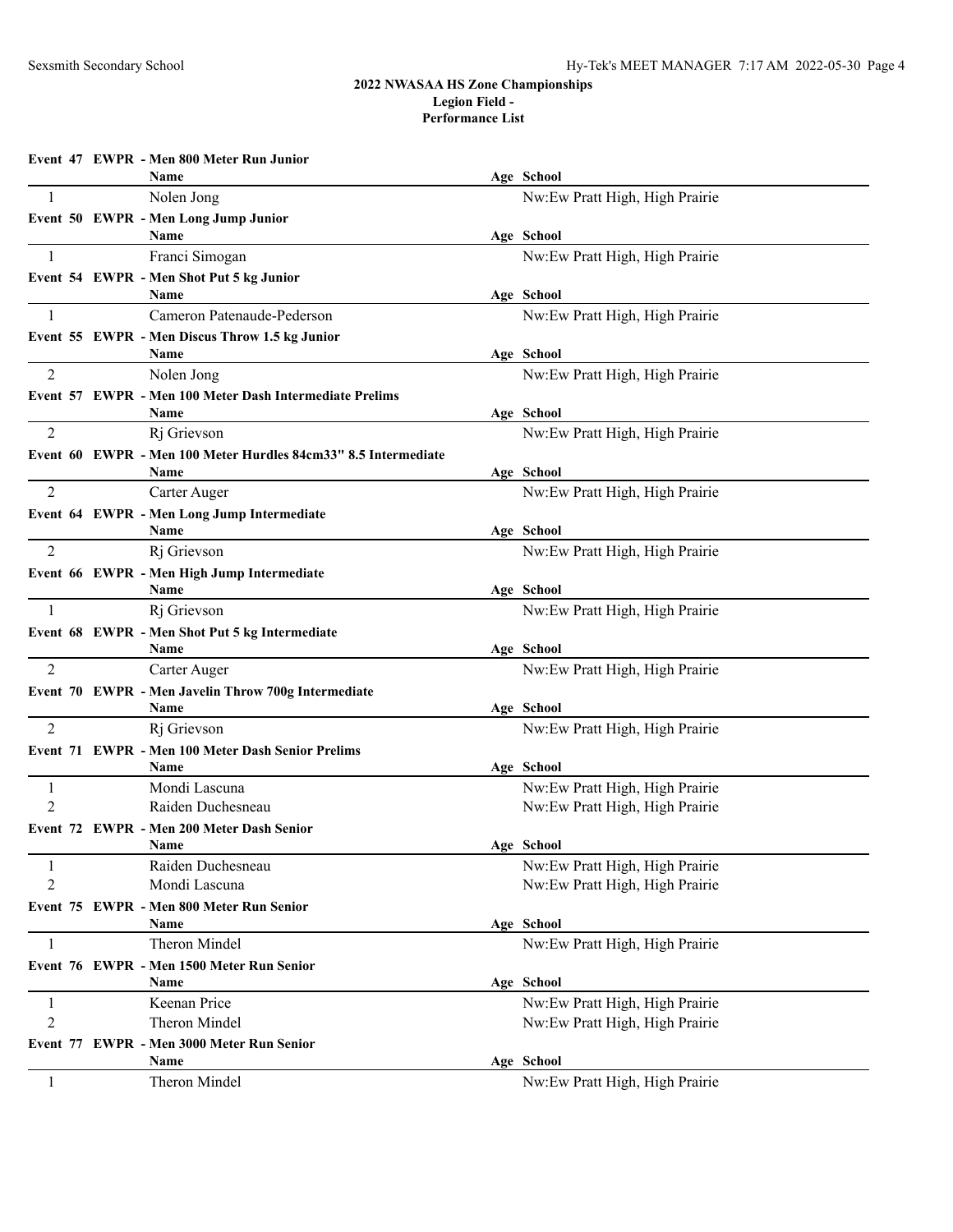|                | Event 78 EWPR - Men Long Jump Senior                          |                                                |
|----------------|---------------------------------------------------------------|------------------------------------------------|
|                | <b>Name</b>                                                   | Age School                                     |
| $\mathbf{1}$   | Mondi Lascuna                                                 | Nw:Ew Pratt High, High Prairie                 |
| $\overline{2}$ | Ryan Martin                                                   | Nw:Ew Pratt High, High Prairie                 |
|                | Event 79 EWPR - Men Triple Jump Senior                        |                                                |
|                | Name                                                          | Age School                                     |
| 1              | Raiden Duchesneau                                             | Nw:Ew Pratt High, High Prairie                 |
| 2              | Clarence Lindo                                                | Nw:Ew Pratt High, High Prairie                 |
|                | Event 80 EWPR - Men High Jump Senior<br>Name                  | Age School                                     |
| 2              | Ryan Martin                                                   | Nw:Ew Pratt High, High Prairie                 |
|                | Event 82 EWPR - Men Shot Put 6 kg Senior                      |                                                |
|                | Name                                                          | Age School                                     |
| $\mathbf{1}$   | Aaron Mindel                                                  | Nw:Ew Pratt High, High Prairie                 |
|                | Event 83 EWPR - Men Discus Throw 1.75 kg Senior               |                                                |
|                | Name                                                          | Age School                                     |
| 1              | Aaron Mindel                                                  | Nw:Ew Pratt High, High Prairie                 |
|                | Event 84 EWPR - Men Javelin Throw 800g Senior                 |                                                |
|                | Name                                                          | Age School                                     |
| 1              | <b>Aaron Mindel</b>                                           | Nw:Ew Pratt High, High Prairie                 |
|                | Event 90 EWPR - Men 4x100 Meter Relay Senior                  |                                                |
|                | Relay                                                         |                                                |
| $\mathbf{1}$   | Nw:Ew Pratt High<br>1) Clarence Lindo 18<br>2) Ryan Martin 17 | 3) Raiden Duchesneau 17<br>4) Mondi Lascuna 17 |
|                | Event 46 FAIR - Men 100 Meter Hurdles 84cm33" 8.5 Junior      |                                                |
|                | Name                                                          | Age School                                     |
| 1              | Hunter Burns                                                  | Nw:Fairview, Fairview                          |
|                | Event 56 FAIR - Men Javelin Throw 700g Junior                 |                                                |
|                | <b>Name</b>                                                   | Age School                                     |
| 1              | <b>Scott Rolling</b>                                          | Nw:Fairview, Fairview                          |
|                | Event 33 FOCR - Women 800 Meter Run Senior                    |                                                |
|                | Name                                                          | Age School                                     |
| $\overline{2}$ | Raylin Tyson                                                  | NW:Fox Creek                                   |
|                | Event 34 FOCR - Women 1500 Meter Run Senior                   |                                                |
|                | Name                                                          | Age School                                     |
| 2              | Raylin Tyson                                                  | NW:Fox Creek                                   |
|                | Event 36 FOCR - Women Long Jump Senior<br>Name                | Age School                                     |
| 1              | Raylin Tyson                                                  | NW:Fox Creek                                   |
|                |                                                               |                                                |
|                | Event 48 GRCC - Men 1500 Meter Run Junior<br>Name             | Age School                                     |
| 2              | Chance Basaraba                                               | Nw:Grande Cache Community, Grande Cache        |
|                | Event 49 GRCC - Men 3000 Meter Run Junior                     |                                                |
|                | Name                                                          | Age School                                     |
| 2              | Chance Basaraba                                               | Nw:Grande Cache Community, Grande Cache        |
|                | Event 68 GRCC - Men Shot Put 5 kg Intermediate                |                                                |
|                | Name                                                          | Age School                                     |
| 1              | Judah Omale                                                   | Nw:Grande Cache Community, Grande Cache        |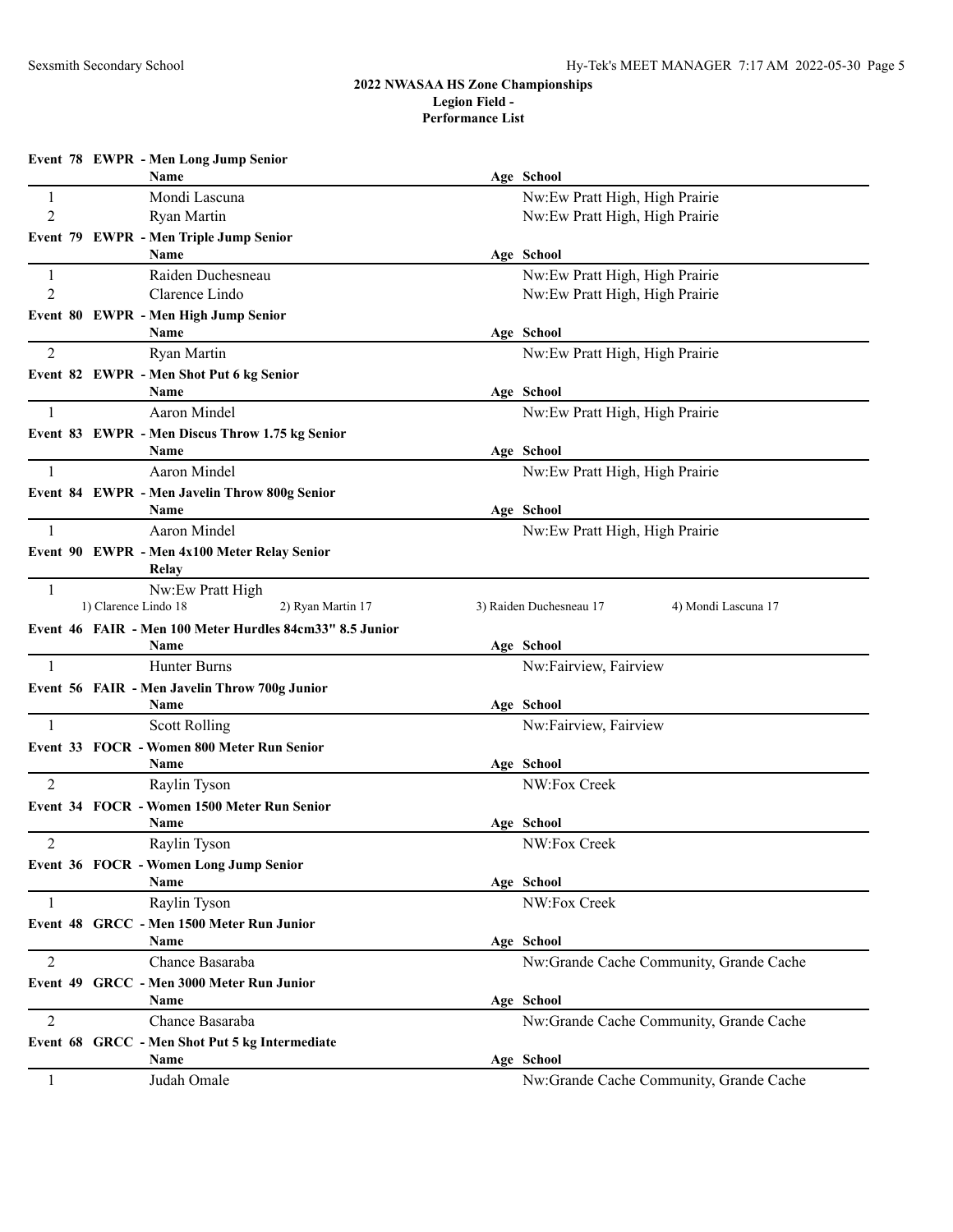|                | Event 10 HILS - Women High Jump Junior                     |                                         |  |
|----------------|------------------------------------------------------------|-----------------------------------------|--|
|                | <b>Name</b>                                                | Age School                              |  |
| 2              | Denise Chalifoux                                           | NW:Hillside High                        |  |
|                | Event 38 HILS - Women High Jump Senior<br>Name             | Age School                              |  |
|                | Natalie Krahn                                              | NW:Hillside High                        |  |
|                | Event 42 HILS - Women Javelin Throw 600g 220cm Senior      |                                         |  |
|                | Name                                                       | Age School                              |  |
| 2              | Natalie Krahn                                              | NW:Hillside High                        |  |
|                | Event 73 HILS - Men 400 Meter Dash Senior                  |                                         |  |
|                | Name                                                       | Age School                              |  |
| 1              | Adam Newman                                                | NW:Hillside High                        |  |
| 2              | Colton McGhie                                              | NW:Hillside High                        |  |
|                | Event 82 HILS - Men Shot Put 6 kg Senior                   |                                         |  |
|                | Name                                                       | Age School                              |  |
| 2              | Charlee Soto                                               | NW:Hillside High                        |  |
|                | Event 83 HILS - Men Discus Throw 1.75 kg Senior<br>Name    | Age School                              |  |
| 2              | Adam Newman                                                | NW:Hillside High                        |  |
|                | Event 92 HILS - Men 4x400 Meter Relay Open                 |                                         |  |
|                | Relay                                                      |                                         |  |
| 1              | NW:Hillside High                                           |                                         |  |
|                | 1) Adam Newman 17<br>2) William Kim 16                     | 3) Colton McGhie 17<br>4) Mark Tagal 15 |  |
|                | Event 2 LCPU - Women 200 Meter Dash Junior                 |                                         |  |
|                | Name                                                       | Age School                              |  |
| 2              | Danielle Goertzen                                          | Nw:La Crete Public                      |  |
|                | Event 6 LCPU - Women 1500 Meter Run Junior<br>Name         | Age School                              |  |
| 1              | Danielle Goertzen                                          | Nw:La Crete Public                      |  |
|                | Event 12 LCPU - Women Shot Put 3 kg Junior                 |                                         |  |
|                | <b>Name</b>                                                | Age School                              |  |
| $\mathbf{1}$   | Allie Bergen                                               | Nw:La Crete Public                      |  |
|                | Event 14 LCPU - Women Javelin Throw 500g Junior            |                                         |  |
|                | Name                                                       | Age School                              |  |
| -1             | Allie Bergen                                               | Nw:La Crete Public                      |  |
|                | <b>Event 29 LCPU - Women 100 Meter Dash Senior Prelims</b> |                                         |  |
|                | Name                                                       | Age School                              |  |
|                | Lily Friesen                                               | Nw:La Crete Public                      |  |
|                | Event 32 LCPU - Women 80 Meter Hurdles 84cm 33" 8m Senior  |                                         |  |
|                | Name                                                       | Age School                              |  |
| $\mathbf{1}$   | Lily Friesen                                               | Nw:La Crete Public                      |  |
|                | Event 37 LCPU - Women Triple Jump Senior<br>Name           | Age School                              |  |
| $\overline{2}$ | Lily Friesen                                               | Nw:La Crete Public                      |  |
|                | Event 40 LCPU - Women Shot Put 4 kg Senior                 |                                         |  |
|                | Name                                                       | Age School                              |  |
| 1              | Lauryn Morris                                              | Nw:La Crete Public                      |  |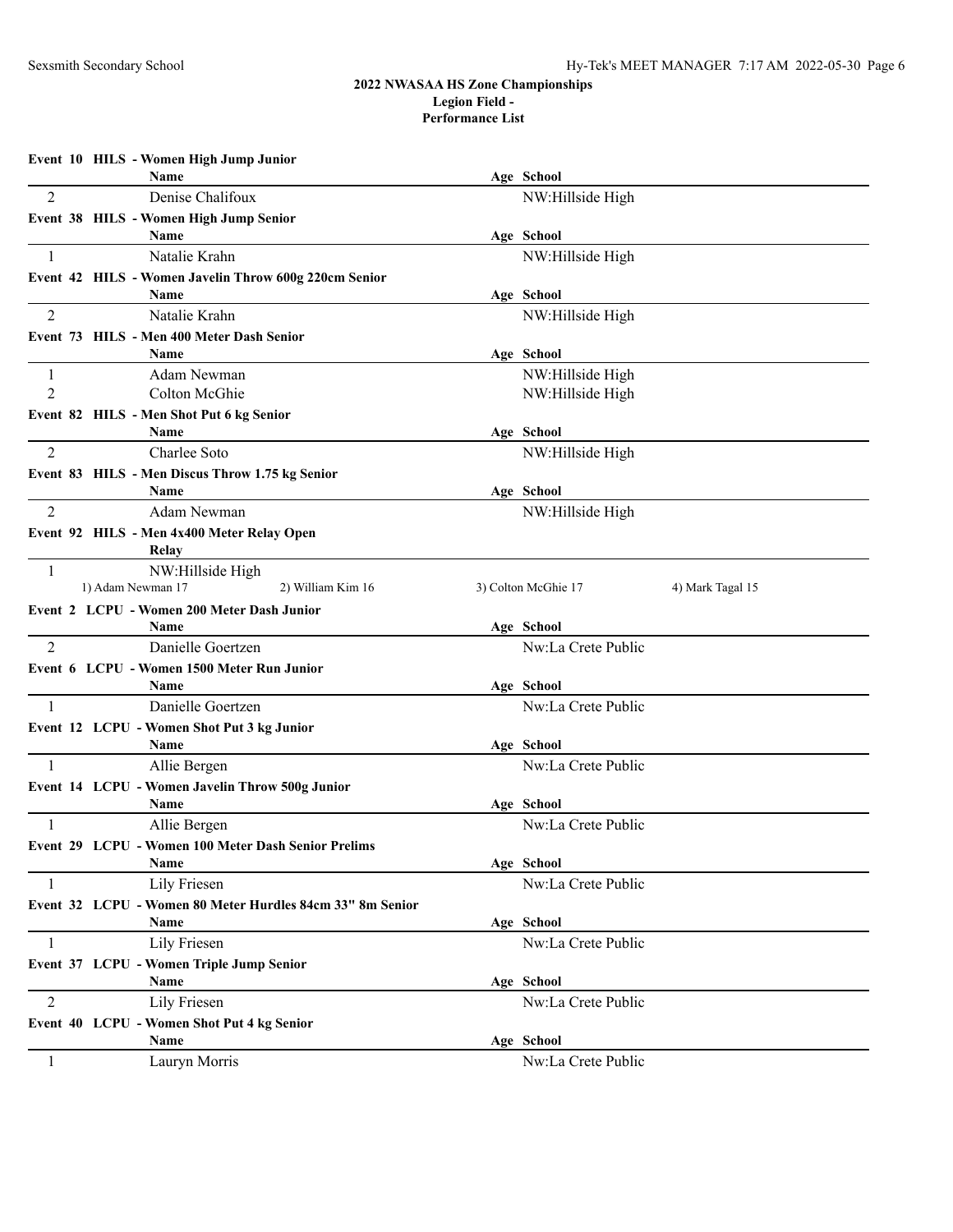**Event 41 LCPU - Women Discus Throw 1 kg Senior Name Age School** 1 Lauryn Morris Nw:La Crete Public **Event 42 LCPU - Women Javelin Throw 600g 220cm Senior Name Age School** 1 Lauryn Morris Nw:La Crete Public **Event 43 LCPU - Men 100 Meter Dash Junior Prelims Name Age School** 2 Nathan Bergen Nw:La Crete Public **Event 45 LCPU - Men 400 Meter Dash Junior Name Age School** 1 Isaiah Neufeld Nw:La Crete Public **Event 51 LCPU - Men Triple Jump Junior Name Age School** 1 Nathan Bergen Nw:La Crete Public **Event 88 LCPU - Men 4x100 Meter Relay Junior Relay** 2 Nw:La Crete Public **Event 52 MSCS - Men High Jump Junior Name Age School** 2 Elijah Wiebe **Nw:Menno Simons, Cleardale Event 17 PWAC - Women 400 Meter Dash Intermediate Name Age School** 1 Laurel Van Der Giessen Nw:Peace Wapiti Academy, Bezanson **Event 19 PWAC - Women 800 Meter Run Intermediate Name Age School** 1 Laurel Van Der Giessen 1986 (November 2008) Nw:Peace Wapiti Academy, Bezanson **Event 20 PWAC - Women 1500 Meter Run Intermediate Name Age School** 1 Laurel Van Der Giessen 1986 (November 2008) Nw:Peace Wapiti Academy, Bezanson **Event 33 PWAC - Women 800 Meter Run Senior Name Age School** 1 Madison Twelvetree Nuclear American Nuclear Assembly, Grande Prairie **Event 34 PWAC - Women 1500 Meter Run Senior Name Age School** Madison Twelvetree Nw:Peace Wapiti Academy, Grande Prairie **Event 35 PWAC - Women 3000 Meter Run Senior Name Age School** 1 Madison Twelvetree Nu: Peace Wapiti Academy, Grande Prairie **Event 36 PWAC - Women Long Jump Senior Name Age School** 2 Madison Twelvetree Nu: Peace Wapiti Academy, Grande Prairie **Event 44 PWAC - Men 200 Meter Dash Junior Name Age School** 1 Coleman Parlee Nw:Peace Wapiti Academy, Bezanson **Event 45 PWAC - Men 400 Meter Dash Junior Name Age School** 2 Coleman Parlee Coleman Parlee Nw:Peace Wapiti Academy, Bezanson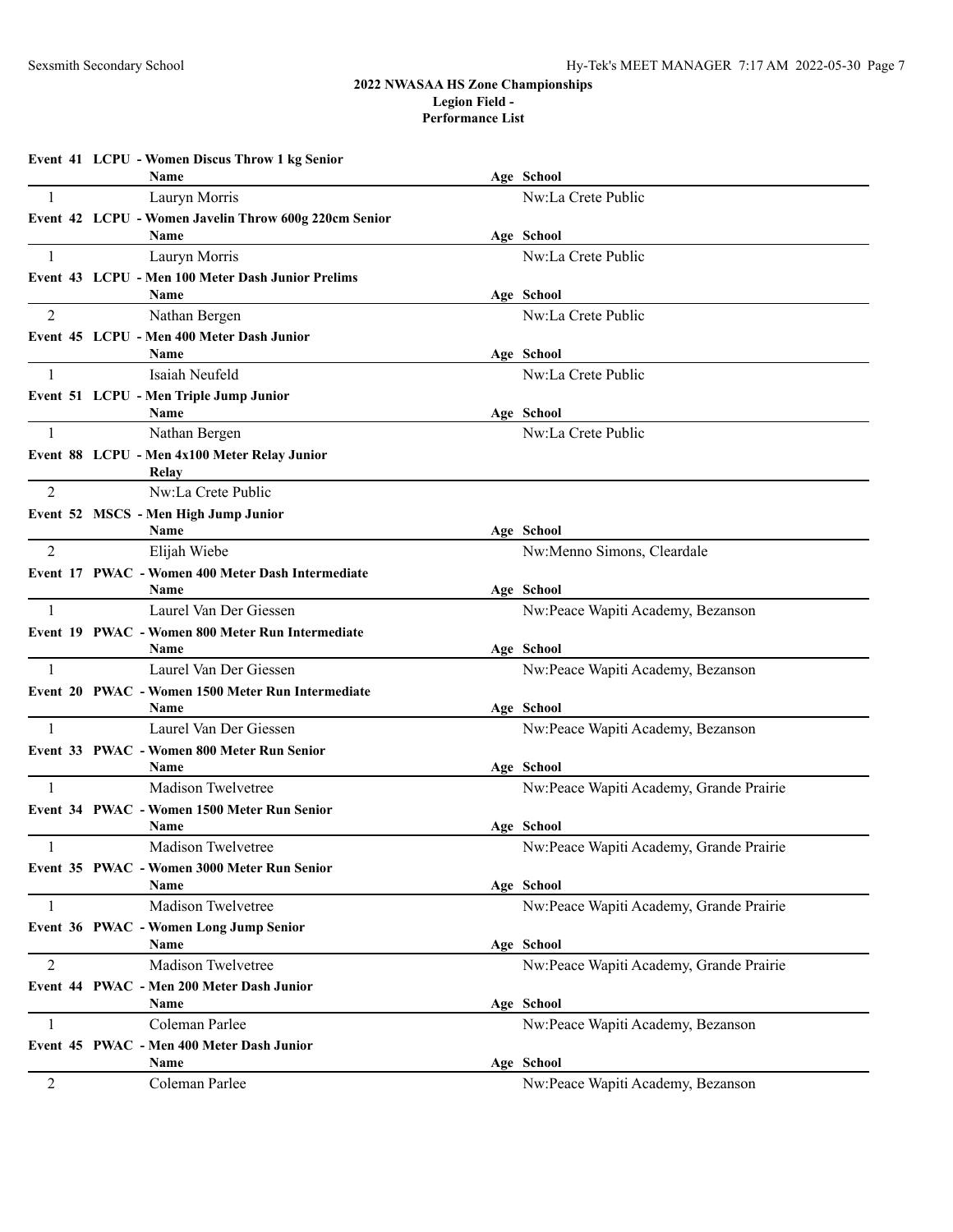**Event 56 PWAC - Men Javelin Throw 700g Junior Name Age School** 2 Zack Tonne 2 Zack Tonne 2 Zack Tonne 2 Zack Tonne 2 Zack Tonne 2 Nw:Peace Wapiti Academy, Grande Prairie **Event 44 RIDG - Men 200 Meter Dash Junior Name Age School** 2 Waylon Tindale NW:Ridgevalley **Event 52 RIDG - Men High Jump Junior Name Age School** 1 Waylon Tindale NW:Ridgevalley **Event 28 ROLA - Women Javelin Throw 500g Intermediate Name Age School** 2 Nadine Courtereille NW:Rocky Lane **Event 4 SESE - Women 80 Meter Hurdles 76cm 30" 8m Junior Name Age School** 1 Brook Bozarth Secondary, Sexsmith Secondary, Sexsmith Secondary, Sexsmith Secondary, Sexsmith Secondary, Sexsmith Secondary, Sexsmith Secondary, Sexsmith Secondary, Sexsmith Secondary, Sexsmith Secondary, Sexsmith Second **Event 12 SESE - Women Shot Put 3 kg Junior Name Age School** 2 Holly Palfy **Number 2** Number 2 Number 3 Number 3 Number 3 Number 3 Number 3 Number 3 Number 3 Number 3 Number 3 Number 3 Number 3 Number 3 Number 3 Number 3 Number 3 Number 3 Number 3 Number 3 Number 3 Number 3 Number 3 **Event 13 SESE - Women Discus Throw 1 kg Junior Name Age School** 1 Holly Palfy Nw:Sexsmith Secondary, Sexsmith **Event 14 SESE - Women Javelin Throw 500g Junior Name Age School** 2 Tiana Harvey Tiana Harvey Sexsmith Secondary, Sexsmith Secondary, Sexsmith Secondary, Sexsmith Secondary, Sexsmith **Event 18 SESE - Women 80 Meter Hurdles 76cm 30" 8m Intermediate Name Age School** 1 Allison Harvey Nw:Sexsmith Secondary, Sexsmith **Event 46 SESE - Men 100 Meter Hurdles 84cm33" 8.5 Junior Name Age School** 2 Jameson Nelson **Number 1, 2008** Number 2 All 2008 Number 2 All 2008 Number 2 All 2008 Number 2 All 2008 Number 2 All 2008 Number 2 All 2008 Number 2 All 2008 Number 2 All 2008 Number 2 All 2008 Number 2 All 2008 Number 2 **Event 54 SESE - Men Shot Put 5 kg Junior Name Age School** 2 Jaxon Heibert Jaxon Heibert Sexsmith Secondary, Sexsmith Secondary, Sexsmith Secondary, Sexsmith Secondary, Sexsmith Secondary, Sexsmith Secondary, Sexsmith Secondary, Sexsmith Secondary, Sexsmith Secondary, Sexsmith Sec **Event 55 SESE - Men Discus Throw 1.5 kg Junior Name Age School** 1 Jaxon Heibert **1** Jaxon Heibert **Nw:Sexsmith Secondary, Sexsmith Event 60 SESE - Men 100 Meter Hurdles 84cm33" 8.5 Intermediate Name Age School** 1 Lane Muggaberg **1** Nw:Sexsmith Secondary, Sexsmith **Event 151 SESE - Women 300 Meter Hurdles Open Name Age School** 1 Brook Bozarth **1** Brook Bozarth Nw:Sexsmith Secondary, Sexsmith **Event 152 SESE - Men 300 Meter Hurdles Open Name Age School** 1 Lane Muggaberg **1** Lane Muggaberg **1** Nw:Sexsmith Secondary, Sexsmith

2 Jameson Nelson **Number 1, 2008** Number 2, 2008 Number 2, 2008 Number 2, 2018 Number 2, 2018 Number 2, 2018 Number 2, 2018 Number 2, 2018 Number 2, 2018 Number 2, 2018 Number 2, 2018 Number 2, 2018 Number 2, 2018 Number 2